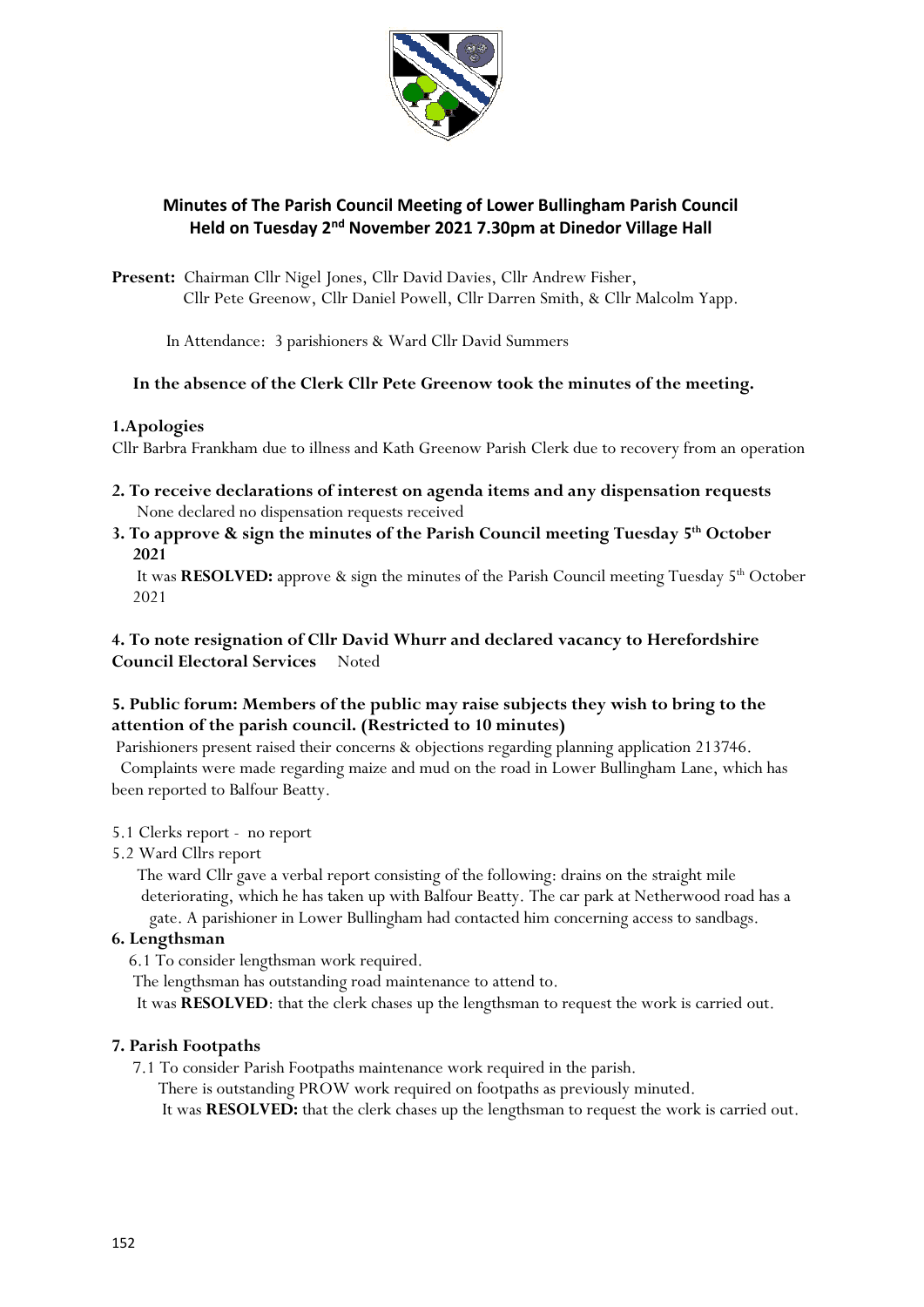#### **8.Highways.**

8.1To consider road issues for reporting to Balfour Beatty.

 It was **RESOLVED**: that the Clerk writes to Balfour Beatty to request a copy of the Maintenance plan for the pumps under the railway bridge on Holme Lacy Road, as there was concern over the apparent lack of maintenance and recent flooding under the bridge.

#### **9.Planning**

9.1. To consider commenting on planning consultation: 213574 The Lyndhurst, Twyford, Hereford HR2 8AD

 Description: Proposed construction of a 40m x 20m menage for private use. It was **RESOLVED:** TO Support the application

9.2. To consider commenting on planning consultation:213746 Land Adjoining The Nest Twyford Hereford.

 Description: Site for erection of one dwelling and garage. Construction of new vehicular access and associated works

 Cllr Darren Smith handed a petition of objection to the Parish Council which had been signed by 18 parishioners.

 The Parish Council had also received a letter of support for the application from a parishioner. Discission took place concerning the application and it was **RESOLVED:** to make the following comment Lower Bullingham Parish Council received comments of support and against the application. The Parish Council have no comment to make on this application.

9.3. To consider commenting on planning consultation: 213714 The Firs Green Crize Hereford HR2 8AA

 Description: Proposed extension above existing garage and new re- location of driveway. It was **RESOLVED:** TO Support the application

9.4 To consider commenting on planning consultation: 213783 The White House Green Crize Hereford HR2 8AA

 Description: Proposed detached garage and workshop. It was **RESOLVED:** TO Support the application

#### **10. Finance**

10.1 To note the finance report & Bank rec.

 The finance report and bank reconciliation were noted. Bank balance total £60930.11

- 10.2 To note scheduled d/d payment of Clerks salary as per contract for October. noted 10.2a payment of Clerks salary shortfall for October noted
- 10.3 To approve invoices for payment. It was **RESOLVED:** to pay the following invoice Dinedor Village Hall – room hire October £26.00
- 10.4 To note changes to HSBC bank account in relation to bank charges being applied from 21/11/2021 - noted